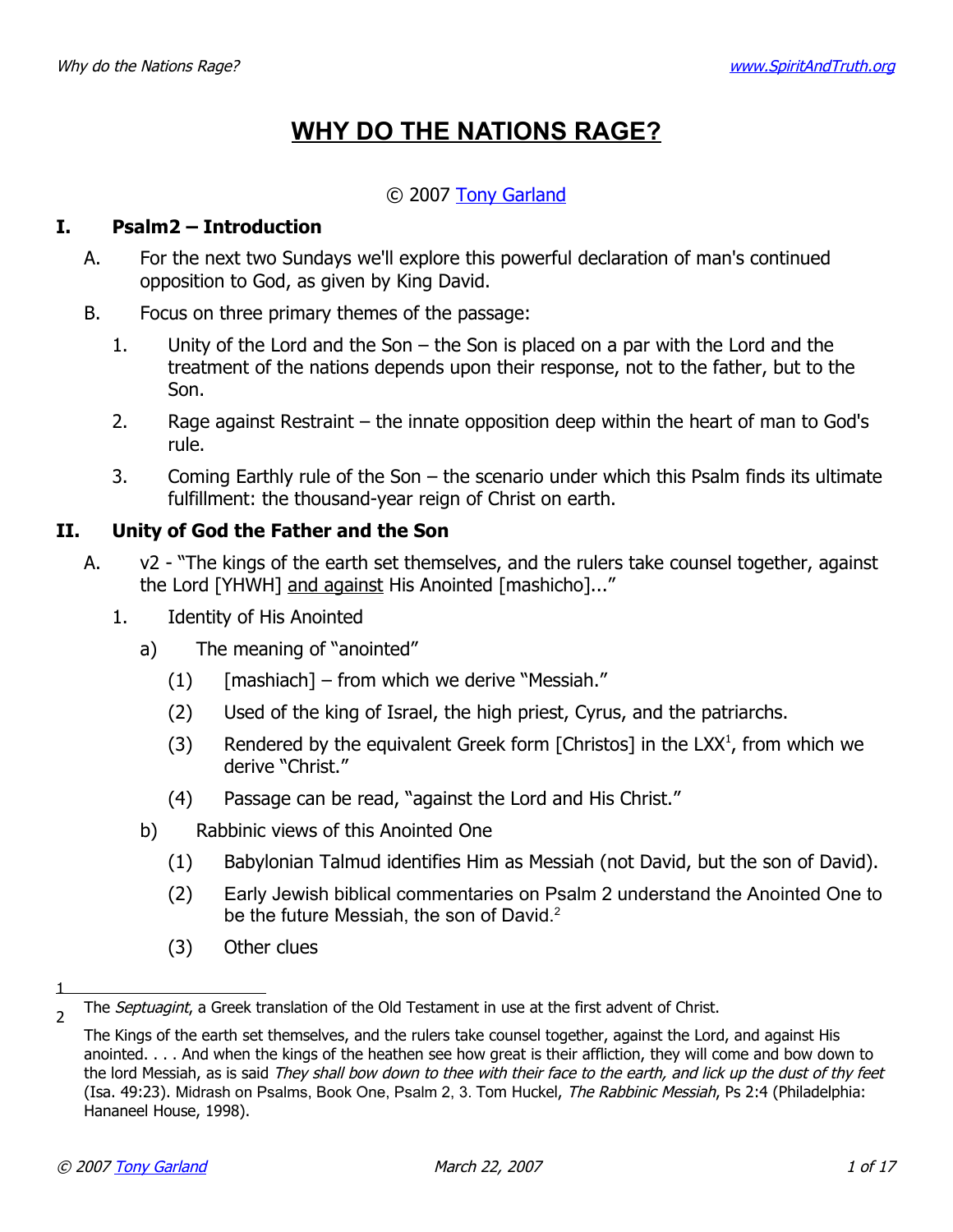- (a) Called "My King" ( $v6$ ) and "My Son" ( $vv. 7,12$ )
- (b) Near-term application to David, but never fulfilled in the life of David.
- (c) Acts 4:25 interprets "His Anointed" as Jesus the offspring of David in Whom the passage finds ultimate fulfillment.
- 2. The significance of the anointing
	- a) The ceremonial induction of a person into a leadership position involved the pouring of oil upon the person as they were set apart for God's service, usually with a special enabling of God's Spirit. Applied to:
	- b) Kings such as Saul and David (1S. 16:13).
	- c) David—in anticipation of the role of his Son, the Anointed One—was anointed twice (1S. 16:13; 2S. 5:3).
	- d) Priests (Ex. 30:30).
	- e) Prophets (1K. 19:16; Isa. 61:1).
	- f) Jesus the Messiah, the Christ, combines all these roles as Prophet-Priest-King.
		- $(1)$  Like David, Jesus anointed with oil twice.<sup>[3](#page-1-0)</sup>
	- g) Oil is representative of the Holy Spirit<sup>[4](#page-1-1)</sup>
		- (1) Isa  $61:1$  The *spirit* of the Lord GOD is upon me; because the LORD has anointed me to preach good tidings unto the meek; he has sent me to bind up the brokenhearted, to proclaim liberty to the captives, and the opening of the prison to them that are bound; (KJ2000)
		- (2) Isa. 11:1-2 And there shall come forth a rod out of the stem of Jesse, and a Branch shall grow out of his roots: And the spirit of the LORD shall rest upon him, the spirit of wisdom and understanding, the spirit of counsel and might, the spirit of knowledge and of the fear of the LORD; (KJ2000)
		- (3) The ceremonial induction of Jesus for service occurred at His baptism by John when the Holy Spirit descended upon Him in the form of a dove. This marked the beginning of His ministry where he was anointed by the Holy Spirit.
- B. Unity of the Father and Son seen in the equity which the passage gives the Son with the Father.
- 1.  $v^2$  Opposition is to both God and His Son<sup>[5](#page-1-2)</sup> 3

<span id="page-1-0"></span><sup>(1)</sup> Feet anointed by a sinful woman at Simon the Pharisee's house (Luke 7:37-38). (2) At Simon the Leper's house in Bethany, Mary, sister of Lazarus, anoints both his head and his feet for burial (Mtt. 26:7; Mark 14:3; John 11:2; 12:2-  $(4, 3)$ .

<span id="page-1-1"></span>Ps 45:7; Isa 61:1; Zec 4:12-14; Mt 25:1-13.

<span id="page-1-2"></span><sup>&</sup>quot;The relationship between God and the king is very close; the attack *against the Lord* is equated with that *against His* anointed, suggesting that the (Davidic) king was viewed by some as God's earthly representative. . . This idea is picked up in many depictions of the ideal future Davidic king, called Messiah in postbiblical texts." Adele Berlin and Marc Zvi Brettler, The Jewish Study Bible (Oxford, NY: The Jewish Publication Society, 2004), 1285.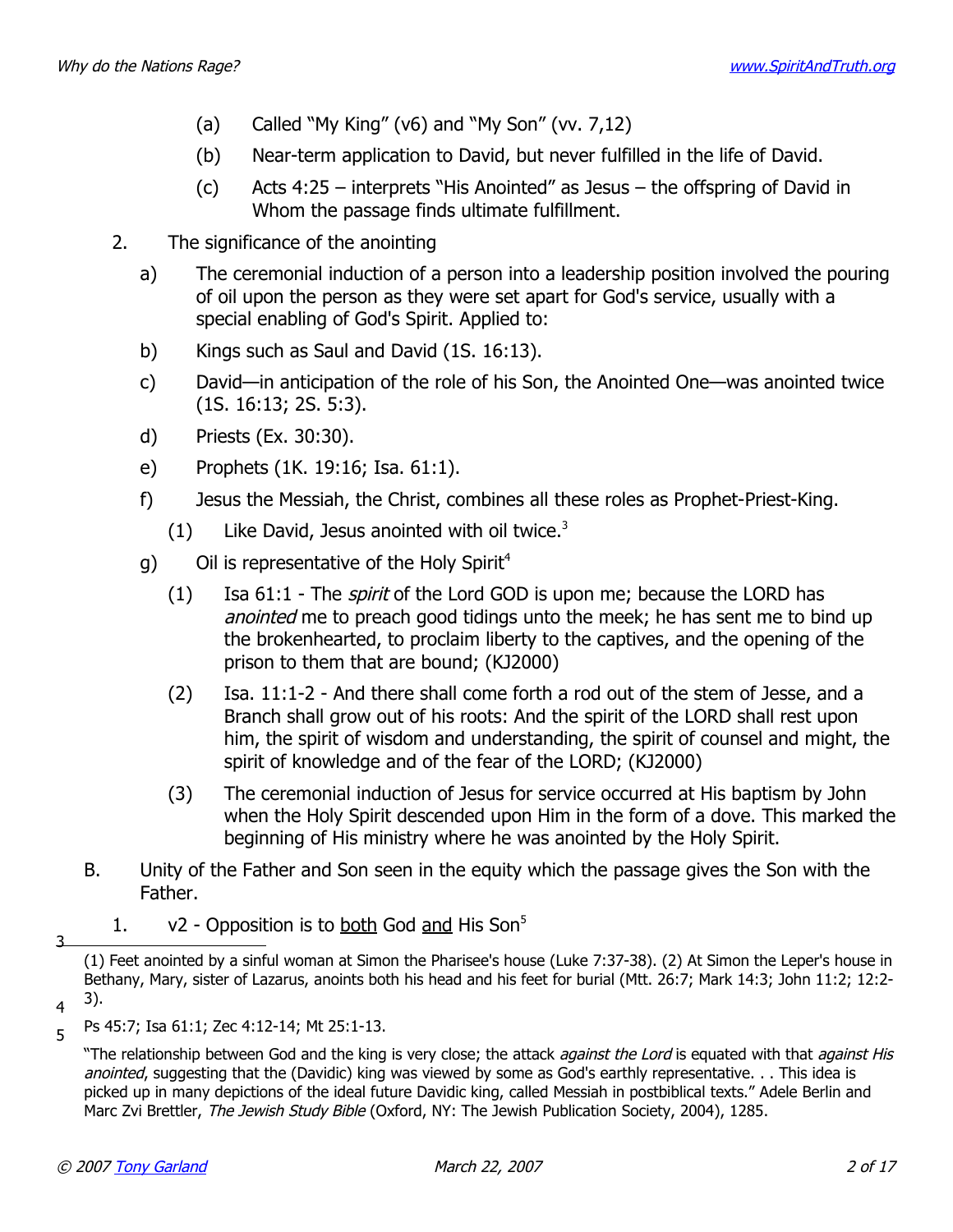- 2. v3 "their bonds . . . their cords" the restraint which is so opposed is said to be both from the Father and the Son.
	- a) The Father will "speak to them in His wrath" (v.5) yet is is the Son who will "break them with a rod of iron . . . dash them to pieces like a potter's vessel" (v.9).
	- b) It is the wrath of both the Father and the Son which they are to fear.
	- c) In response to the opening of the sixth seal in the Book of Revelation.
		- (1) Re 6:15-16 And the kings of the earth, the great men, the rich men, the commanders, the mighty men, every slave and every free man, hid themselves in the caves and in the rocks of the mountains, and said to the mountains and rocks, "Fall on us and hide us from the face of Him who sits on the throne and from the wrath of the Lamb!"
	- d) They are to "serve the Lord with fear" (v. 11) which is manifested by "kiss[ing] the Son" (v. 12).
		- (1) "kiss" is [nashequ, (piel imperative)] a plural imperative command: 'you all kiss!'
			- (a) to do homage, or touch
			- $(b)$  piel stem denotes an intensity of action  $=$  kiss
- 3. The Son cannot be bypassed in an attempt to approach the Father
	- a) This is a form of 'raging' very evident today. The attempt by the ungodly to define God in terms which try to side-step dealing with Jesus, the Son. People want to "kiss" the Father (or whatever their definition of "God" is) while at the same time they "spit" on the Son.
	- b) This passage, as well as numerous others, does not leave this option open.
		- (1) Dt 18:18-19 I will raise up for them a Prophet like you from among their brethren, and will put My words in His mouth, and He shall speak to them all that I command Him. And it shall be that whoever will not hear My words, which He speaks in My name, I will require it of him.
		- (2) Jn 3:35-36 The Father loves the Son, and has given all things into His hand. He who believes in the Son has everlasting life; and he who does not believe the Son shall not see life, but the wrath of God abides on him."
		- (3) Jn 5:22-23 For the Father judges no one, but has committed all judgment to the Son, that all should honor the Son just as they honor the Father. He who does not honor the Son does not honor the Father who sent Him.
		- (4) Jn 14:6 Jesus said to him, "I am the way, the truth, and the life. No one comes to the Father except through Me.
		- (5) Jn 15:23 He who hates Me hates My Father also.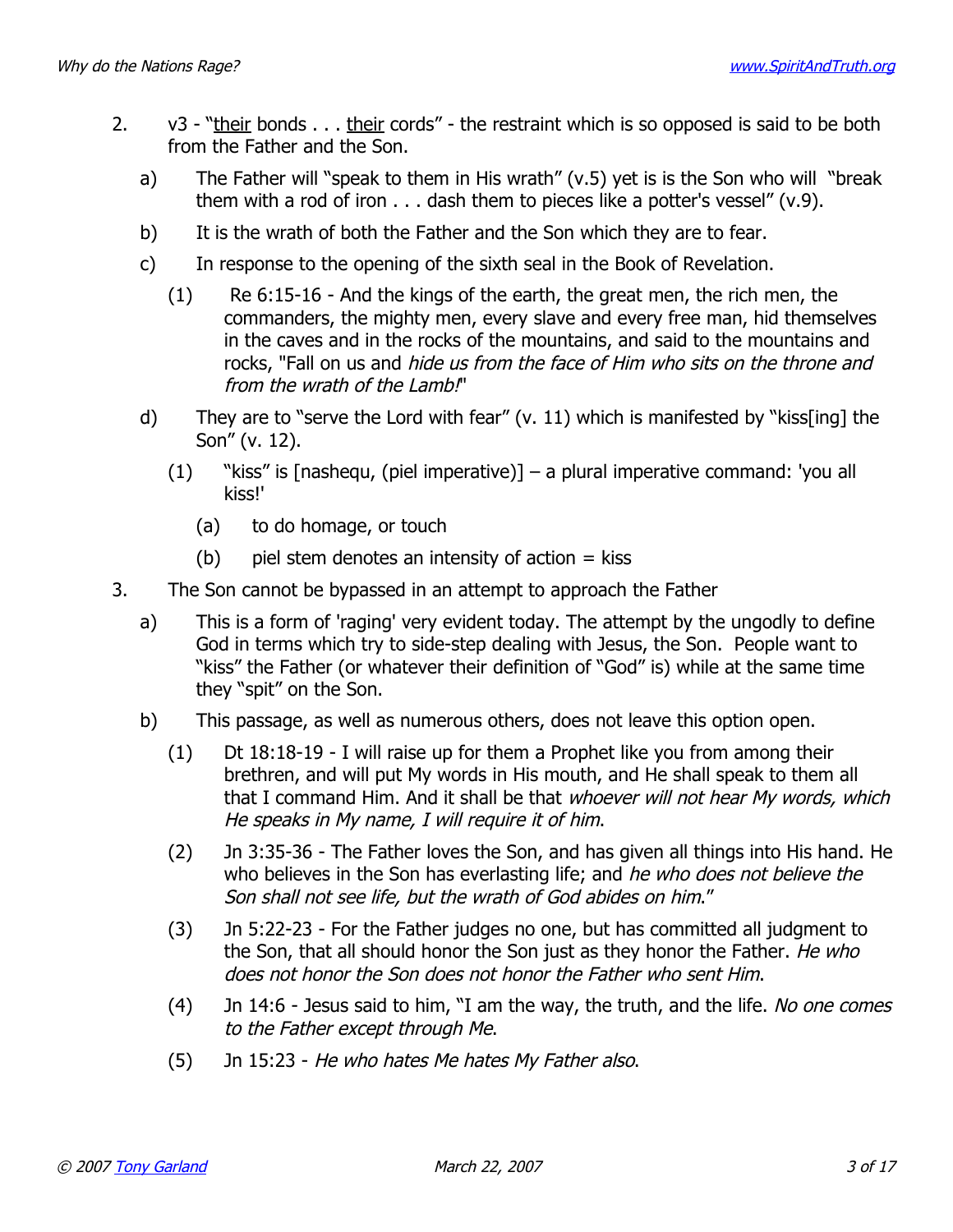## **III. Rage against Restraint**

- A.  $v1 -$  "Why [for what reason] do the nations [goyim] rage [ragshu], And the people [le'om] plot a vain thing?"[6](#page-3-0)
	- 1. "rage" is a term which speaks of "restlessness" or "making a tumult" and can include the idea of "conspiring" which is made explicit by "plotting" in this verse and "taking counsel together".
	- 2. "taking counsel together" is a phrase which emphasizes the unity of their opposition, they are "counseling together as one."
	- 3. This restless tumultuous raging is ongoing and the complete opposite of true peace.
		- a) Question: if the world so longs for peace, why does it continuously resist submitting to the "Prince of Peace"?
		- b) Answer: because true peace involves *obedience* and *submission* to authority. Authority established by God.
		- c) Since the Fall, man's heart is sewn with the seeds of lawlessness. The heart of man bristles against law.
			- (1) v3 "break Their bonds . . . cast away Their cords" rejection of all restraint
			- (2) Ro 7:7-11 What shall we say then? Is the law sin? Certainly not! On the contrary, I would not have known sin except through the law. For I would not have known covetousness unless the law had said, "You shall not covet." But sin, taking opportunity by the commandment, produced in me all manner of evil desire. For apart from the law sin was dead. I was alive once without the law, but when the commandment came, sin revived and I died. And the commandment, which was to bring life, I found to bring death. For sin, taking occasion by the commandment, deceived me, and by it killed me.
			- (3) History is largely an exhausting chain of man's refusal to obey God:
				- (a) Cain's refused to provide the requested sacrifice.
				- (b) Mankind refused to follow God resulting in the global flood.
				- (c) Mankind refused to populate the earth leading to the curse of languages.
				- (d) Israel rebelled against God at Sinai and subsequently refused to enter the promised land.
				- (e) Israel refused God's precepts during the period of the judges.
				- (f) Saul, Israel's first king, refused to obey God's instructions.
				- (g) The Northern Kingdom refused to obey God leading to the Assyrian overthrow.

6

<span id="page-3-0"></span>The application of this verse in Acts 4:25 seems to interpret [goyim] as describing the Gentile nations whereas [le'om] denotes the people of Israel. In any event, all people are encompassed by the combination.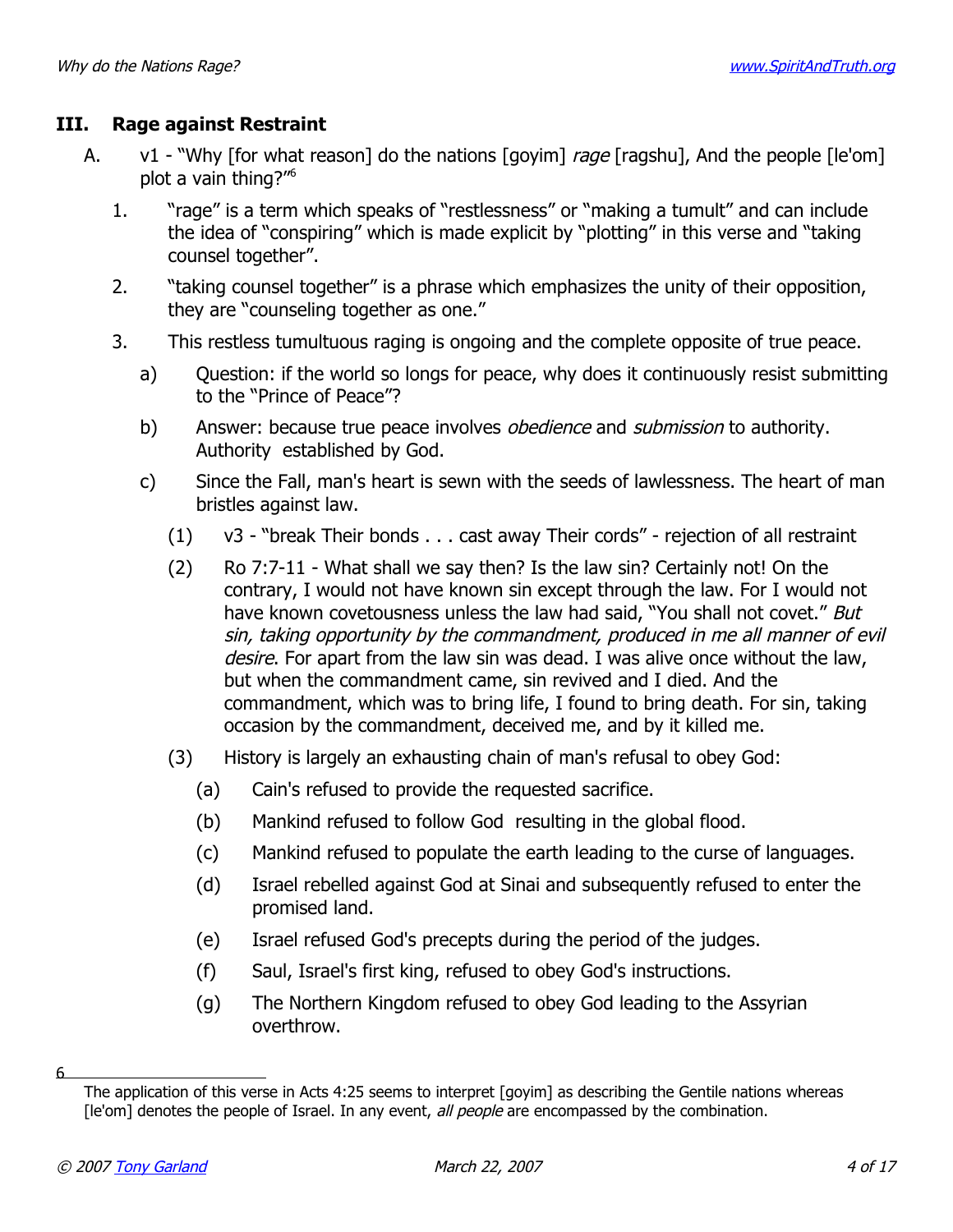- (h) The Southern Kingdom refused to obey God leading to the Babylonian captivity.
- (i) Israel refused Messiah Jesus at His first coming.
- (j) The church today refuses to follow clear biblical teachings.
- (k) Mankind continues to refuse Jesus as the sole remedy for sin.
- (l) In the millennium to come, the nations will refuse the perfect righteous rule of Jesus Christ and His government.
- (4) As history clearly demonstrates, mankind has a "Sin Problem." This truth is repulsive to the ungodly who consistently and actively rage against it:
	- (a) Rom.  $1:30-32 ...$  haters of God,  $...$  who, knowing the righteous judgment of God, that those who practice such things are deserving of death, not only do the same but also approve of those who practice them.
	- (b) God's law is furiously opposed because it is the law of God which exposes the reality of sin.
	- (c) Rom. 3:19-20 Now we know that whatever the law says, it says to those who are under the law, that every mouth may be stopped, and all the world may become guilty before God. Therefore by the deeds of the law no flesh will be justified in His sight, for by the law is the knowledge of sin.
	- (d) Illustration: **b**umper sticker in reaction to pro-life movement: "Keep your laws off of my body."
- B. Raging against God is Vanity
	- 1. "the people plot a vain thing [riyq]"
		- a)  $[riya]$  emptiness, worthlessness, for no purpose.
			- (1) Passage listing curses on disobedience: used to describe the fruitless results of laboring apart from God's blessings.
				- (a) Lev 26:16 I, in turn, will do this to you: I will appoint over you a sudden terror, consumption and fever that will waste away the eyes and cause the soul to pine away; also, you will sow your seed uselessly, for your enemies will eat it up.
				- (b) Lev 26:20 Your strength will be spent uselessly, for your land will not yield its produce and the trees of the land will not yield their fruit.
			- (2) Vanity speaks of exerting effort without accomplishment. It is about energy that is misdirected into a dead end. Striving to bring about the impossible – a chasing after the wind.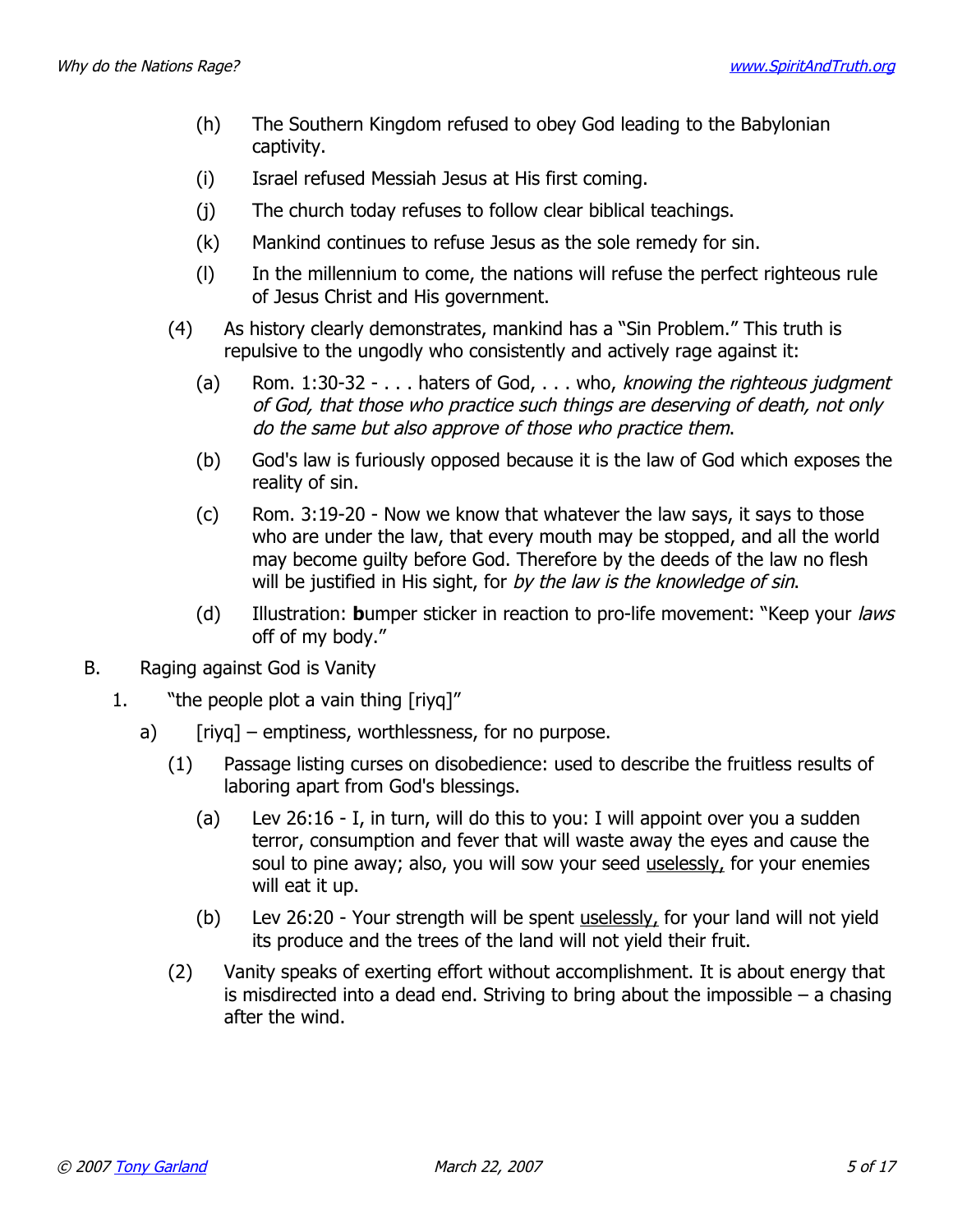- b) Illustrations note the twisted mental aspect, the outworking of sin leading to dementia.
	- (1) Raking the beach at low tide. The force and duration of the rake vs. the force and duration of the tide.
	- (2) Asking the Creator to worship the creature.
- 2. Vanity is intimated in God's response: laughter
	- a) The vanity of opposing God is illustrated in His response: laughter and derision.
		- $(1)$  laughter = [sachaq]
			- (a) expressing amusement, to mock or scoff, implying lack of concern that the object of consideration is far-fetched or incredible
			- (b) related to the name of Isaac (Itzak)
				- i) Ge 18:11-15 Now Abraham and Sarah were old, well advanced in age; and Sarah had passed the age of childbearing. Therefore Sarah laughed within herself, saying, "After I have grown old, shall I have pleasure, my lord being old also?" And the Lord said to Abraham, "Why did Sarah laugh, saying, 'Shall I surely bear a child, since I am old?' Is anything too hard for the Lord? At the appointed time I will return to you, according to the time of life, and Sarah shall have a son." But Sarah denied it, saying, "I did not laugh," for she was afraid. And He said, "No, but you did laugh!"
		- $(2)$  derision = [yilag-lamo]
			- (a) "stammering laughter  $at$  them"
			- (b) a mocking imitation or taunt (e.g., 'Nah-na-na-nah-nah!")
			- (c) used when the mocker has no concern over the response of those being mocked because of superiority of strength or position
			- (d) "He who *sits in the heavens"*  $-$  He is beyond the reach of those who rage.
- 3. What is the vain thing they are plotting? The passage suggests it involves a conspiracy of nations to throw off the restraint imposed by God and His Anointed.
	- a) Most frequently taken as applying to ongoing opposition to God.
	- b) But aspects of the passage point to three specific fulfillments. Each of the fulfillments illustrates the pattern of dementia which afflicts those who continue in their rejection of God.<sup>[7](#page-5-0)</sup>
		- $(1)$  1 The crucifixion of Jesus (death of God).

7

<span id="page-5-0"></span>The ultimate example is perhaps the request by Satan to receive worship by Jesus (Luke 4:5-7). This is asking the Creator to worship the creature and goes beyond all logic.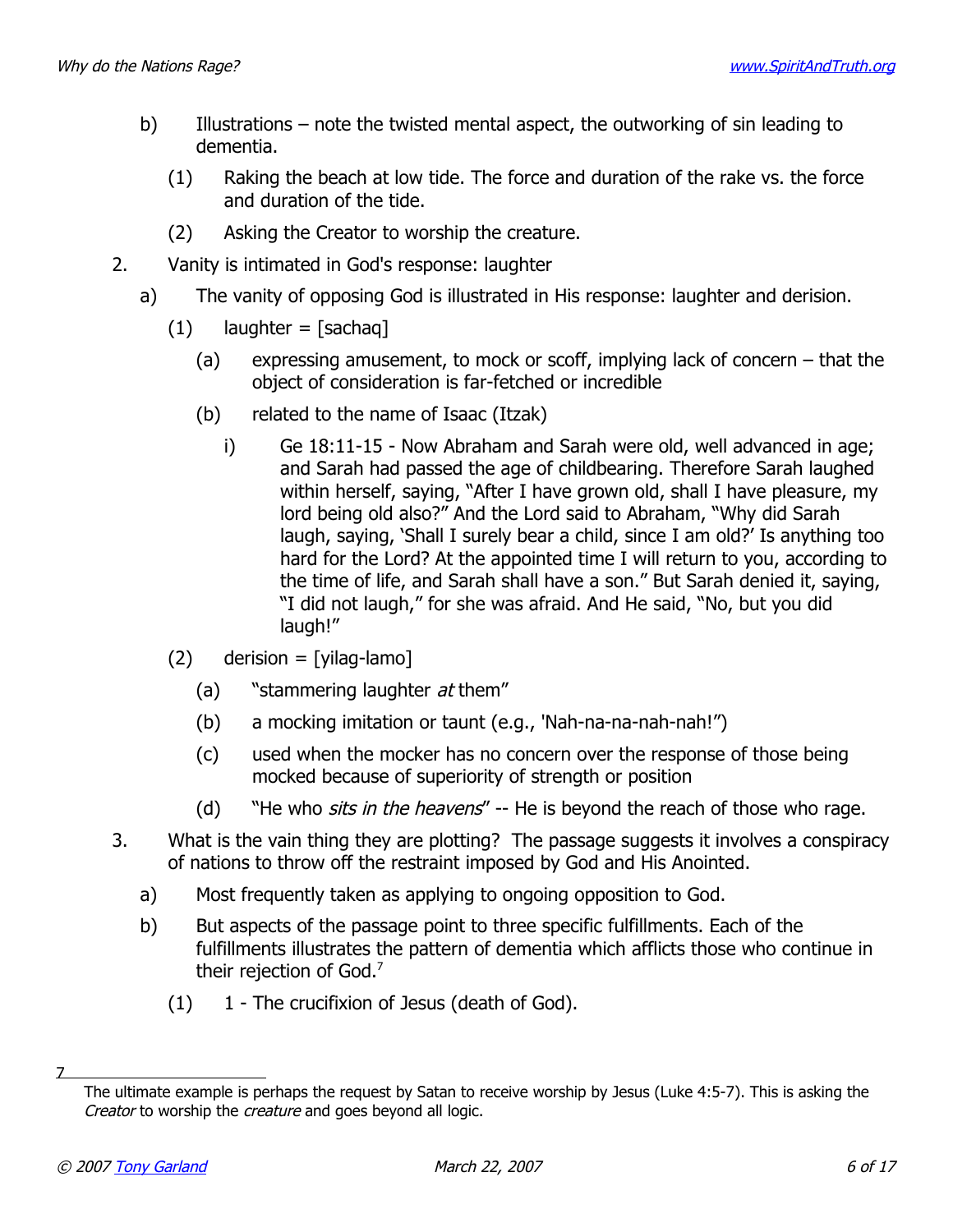- (a) Acts 4:27-28 The disciples apply Psalm 2 verses 1 and 2 as an explanation of the opposition of Herod, Pontius Pilate, the Gentiles, and the people of Israel which led to the crucifixion of Jesus.
- (b) Vanity death could not hold Him
	- i) Acts 2:22 Men of Israel, hear these words: Jesus of Nazareth, a Man attested by God to you by miracles, wonders, and signs which God did through Him in your midst, as you yourselves also know— Him, being delivered by the determined purpose and foreknowledge of God, you have taken by lawless hands, have crucified, and put to death; whom God raised up, having loosed the pains of death, because it was not possible that He should be held by it.
	- ii) Peter cites Psalm 16:8 which states that God would not allow His Holy One to see corruption.
- (2) 2 Waging war against God at the Second Coming of of Jesus.
	- (a) Seven seals, seven trumpets, seven bowels. At the last bowel, the campaign of Armageddon which is essentially a military battle against God!
		- i) Re 16:12b-16b And I saw three unclean spirits like frogs coming out of the mouth of the dragon, out of the mouth of the beast, and out of the mouth of the false prophet. For they are spirits of demons, performing signs, which go out to the kings of the earth and of the whole world, to gather them to the battle of that great day of God Almighty. . . . And they gathered them together to the place called in Hebrew, Armageddon.
		- ii) The result is predictable, God provides a sacrifice of *men* for animals:
			- a) Re 19:19-21 And I saw the beast, the kings of the earth, and their armies, gathered together to make war against Him who sat on the horse and against His army. Then the beast was captured, and with him the false prophet who worked signs in his presence, by which he deceived those who received the mark of the beast and those who worshiped his image. These two were cast alive into the lake of fire burning with brimstone. And the rest were killed with the sword which proceeded from the mouth of Him who sat on the horse. And all the birds were filled with their flesh.
- (3) 3 Rebellion of unsaved humanity at the close of the millennial kingdom, the thousand year reign of Christ.
	- (a) Re 20:7-9 Now when the thousand years have expired, Satan will be released from his prison and will go out to deceive the nations which are in the four corners of the earth, Gog and Magog, to gather them together to battle, whose number is as the sand of the sea. They went up on the breadth of the earth and surrounded the camp of the saints and the beloved city. And fire came down from God out of heaven and devoured them.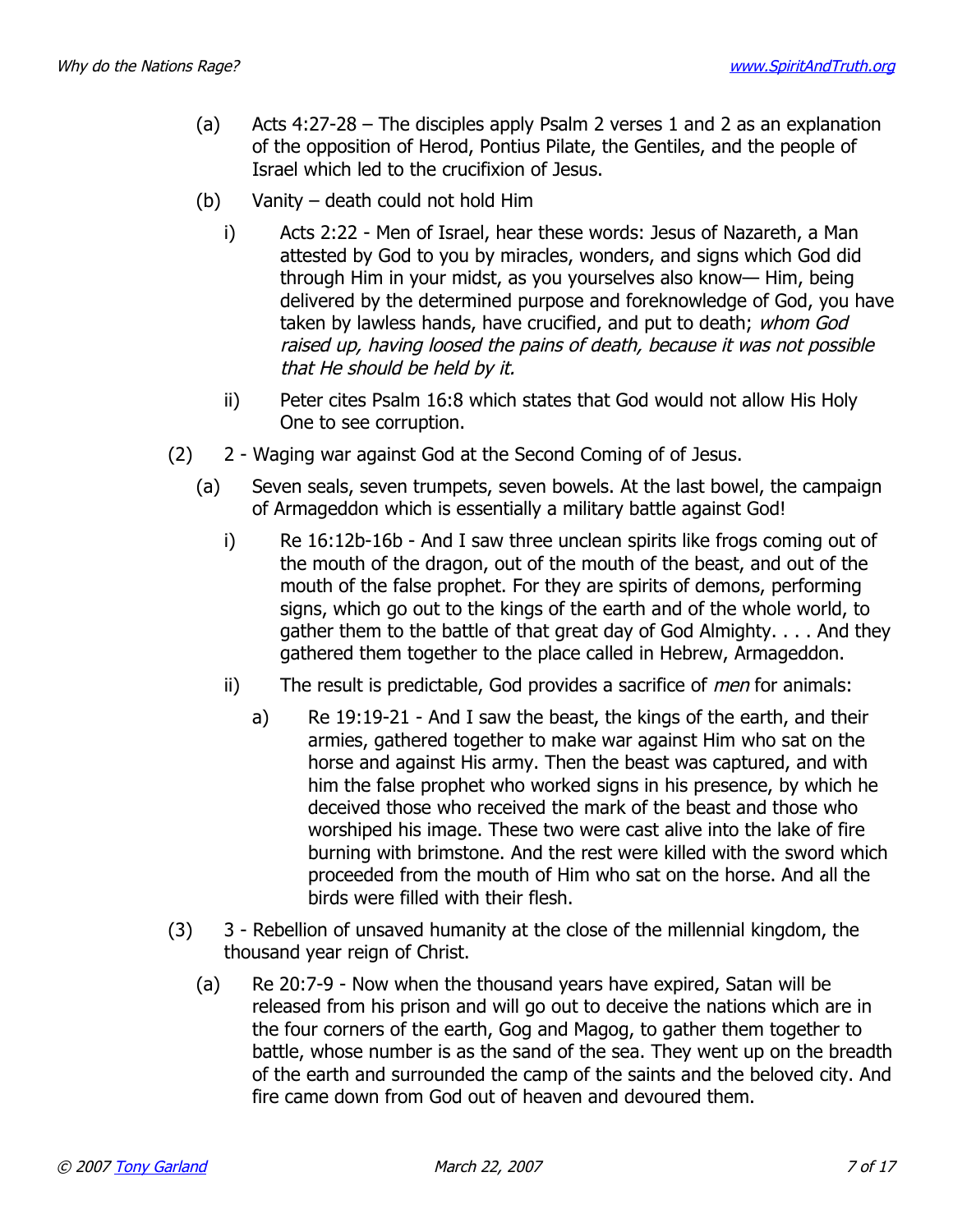- (b) Notes in the Babylonian Talmud associate Psalm 2 with the attack of Gog and Magog (from Eze. 3[8](#page-7-0)-39).<sup>8</sup>
- (c) More on this aspect next week when we discuss the coming earthly rule of the Son.

# **IV. Psalm2 – Part 2 - Coming Earthly Rule of the Son**

- A. This morning we'll continue or exploration which we began last week concerning this powerful declaration of man's continued opposition to God, as given by King David.
- B. Focusing on three primary themes of the passage:
	- 1. Last week:
		- a) Unity of the Lord and the Son the Son is placed on a par with the Lord and the treatment of the nations depends upon their response, not to the father, but to the Son.
		- b) Rage against Restraint the innate opposition deep within the heart of man to God's rule.
	- 2. This week:
		- a) Coming Earthly rule of the Son the scenario under which this Psalm finds its ultimate fulfillment: the vain rebellion at the close of the thousand-year reign of Christ on earth.
		- b) Rudyard Kipling's Honest Men
			- (1) "I keep six honest serving men (They taught me all I knew); Their names are What and Why and When And How and Where and Who"[9](#page-7-1)
			- (2) Questions Concerning His Rule
				- (a) Where Will He Rule?
				- (b) When Will He Rule?
				- (c) Whom Will He Rule?

<span id="page-7-0"></span><sup>8</sup>

<sup>&</sup>quot;… A certain *Min* said to R. Abbabu: It is written: *A Psalm of David when he fled from Absalom his son* … Why is the chapter of Absalom juxtaposed to the chapter of Gog and Magog?" [Babylonian Talmud, Berakoth 10*a.*] . . . *"*R. Jose says, In time to come idol-worshippers will come and offer themselves as proselytes. But will such be accepted? Has it not been taught that in the days of the Messiah proselytes will not be received; likewise were none received in the days of David or of Solomon?—Well, they will be self-made proselytes, and will place phylacteries on their foreheads and on their arms, fringes in their garments, and a *Mezuzah* on their doorposts, but when the battle of Gog-Magog will come about they will be asked, 'For what purpose have you come?' and they will reply: 'Against God and His Messiah ' as it is said, Why are the nations in an uproar, and why do the peoples mutter in vain, etc.". [Babylonian Talmud, 'Abodah Zarah 3*b.*] Cited in Tom Huckel, *The Rabbinic Messiah*, Ps 2:1 (Philadelphia: Hananeel House, g 1998).

<span id="page-7-1"></span>Rudyard Kipling, "The Elephant's Child" cited in Bartlett's Familiar Quotations, p. 876.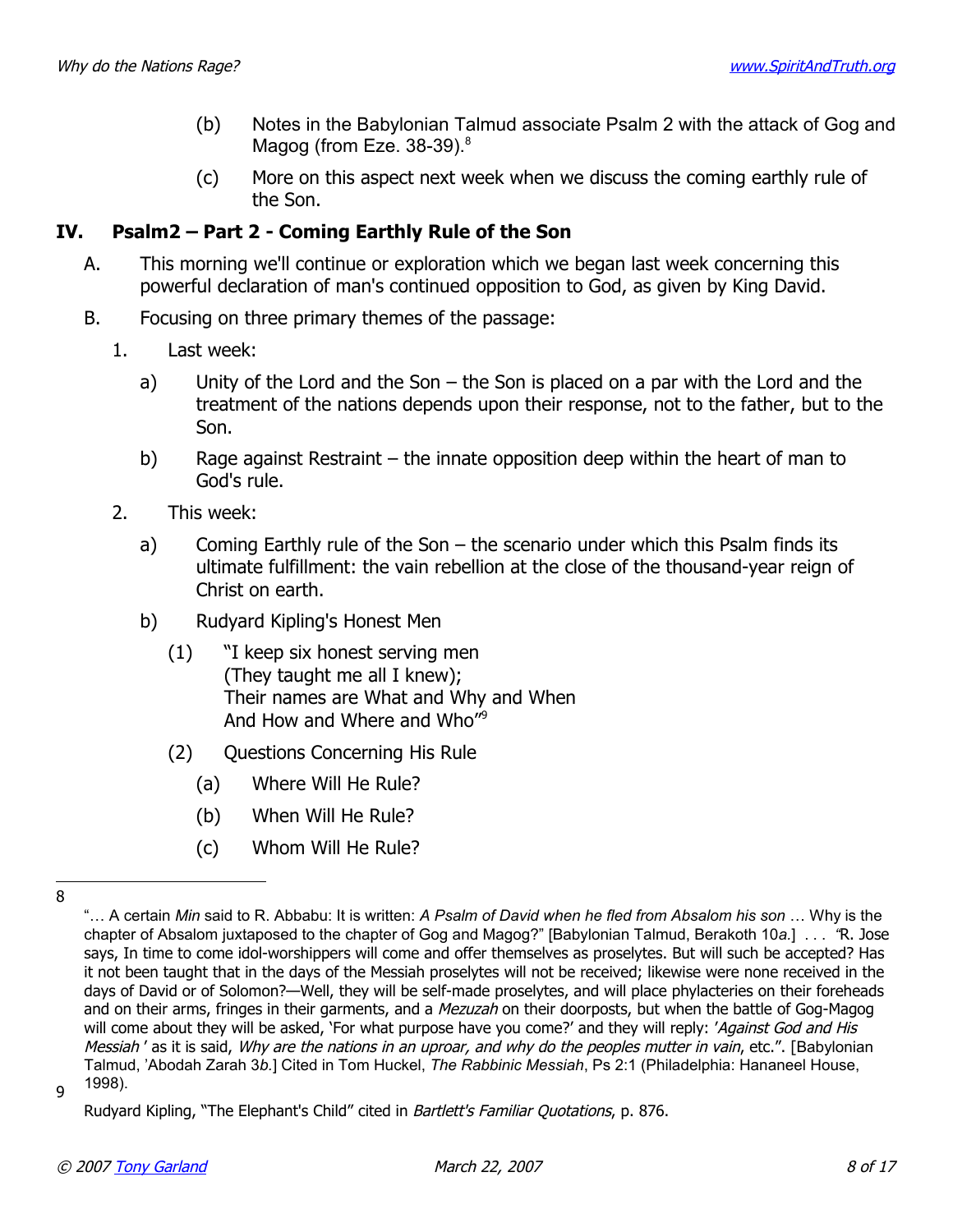(d) Why Will He Rule?

# **V. Where Will He Rule?**

- A. Location  $v.6 -$ " on My holy hill of Zion"
	- 1. What and where is Zion?
		- a) This is the root word behind "zionism" the modern day belief that the Jews have a divine claim to Jerusalem and the land of Israel.
		- b) The first mention of Zion in the Bible is in 2 Samuel 5:7: "David took the stronghold of Zion (that is, the City of David)." Zion, therefore, was the name of the ancient Jebusite fortress situated on the southeast hill of Jerusalem . . . . The name came to stand not only for the fortress but also for the hill on which the fortress stood.<sup>[10](#page-8-0)</sup>
		- c) Later, it was used to describe the entire city of Jerusalem (Isa. 40:9; Zec. 9:9).
		- d) In the NT it is used in association with the heavenly Jerusalem, the city of God.
			- (1) Heb 12:22 But you have come to Mount Zion and to the city of the living God, the heavenly Jerusalem, to an innumerable company of angels, . . .
		- e) This is not an option here because the heavenly Jerusalem will not be stained with sin and thus will not require judgment with a rod of iron. Thus, it *must* refer to the earthly Jerusalem, but when?
		- f) Here in Psalm 2, it is connected with "My holy hill" [har qadshiy] the word for "hill" is frequently translated by mountain. It is [har] as in [har meggido] which we recognized as "armageddon."
			- (1) Here, the passage refers to the "mountain of the Lord's house" -- the geographically elevated location where the temple will stand and where law will be dispensed during Christ's earthly rule from Jerusalem.
				- (a) Isaiah saw this.

Is 2:2-4 - Now it shall come to pass in the latter days That the mountain of the Lord's house [har beyt YHWH] Shall be established on the top of the mountains, And shall be exalted above the hills; And all nations shall flow to it. Many people shall come and say, "Come, and let us go up to the mountain of the Lord, To the house of the God of Jacob; He will teach us His ways, And we shall walk in His paths." For out of Zion shall go forth the law, And the word of the Lord from Jerusalem. He shall judge between the nations, And rebuke many people; They shall beat their swords into plowshares, And their spears into pruning hooks; Nation shall not lift up sword against nation, Neither shall they learn war anymore. $^{11}$  $^{11}$  $^{11}$ 

 $10$ 

<span id="page-8-0"></span>Ronald F. Youngblood, F. F. Bruce, R. K. Harrison and Thomas Nelson Publishers, Nelson's New Illustrated Bible Dictionary, Rev. ed. of: Nelson's illustrated Bible dictionary.; Includes index. (Nashville: T. Nelson, 1995).

<span id="page-8-1"></span>See also Micah 4:1-3.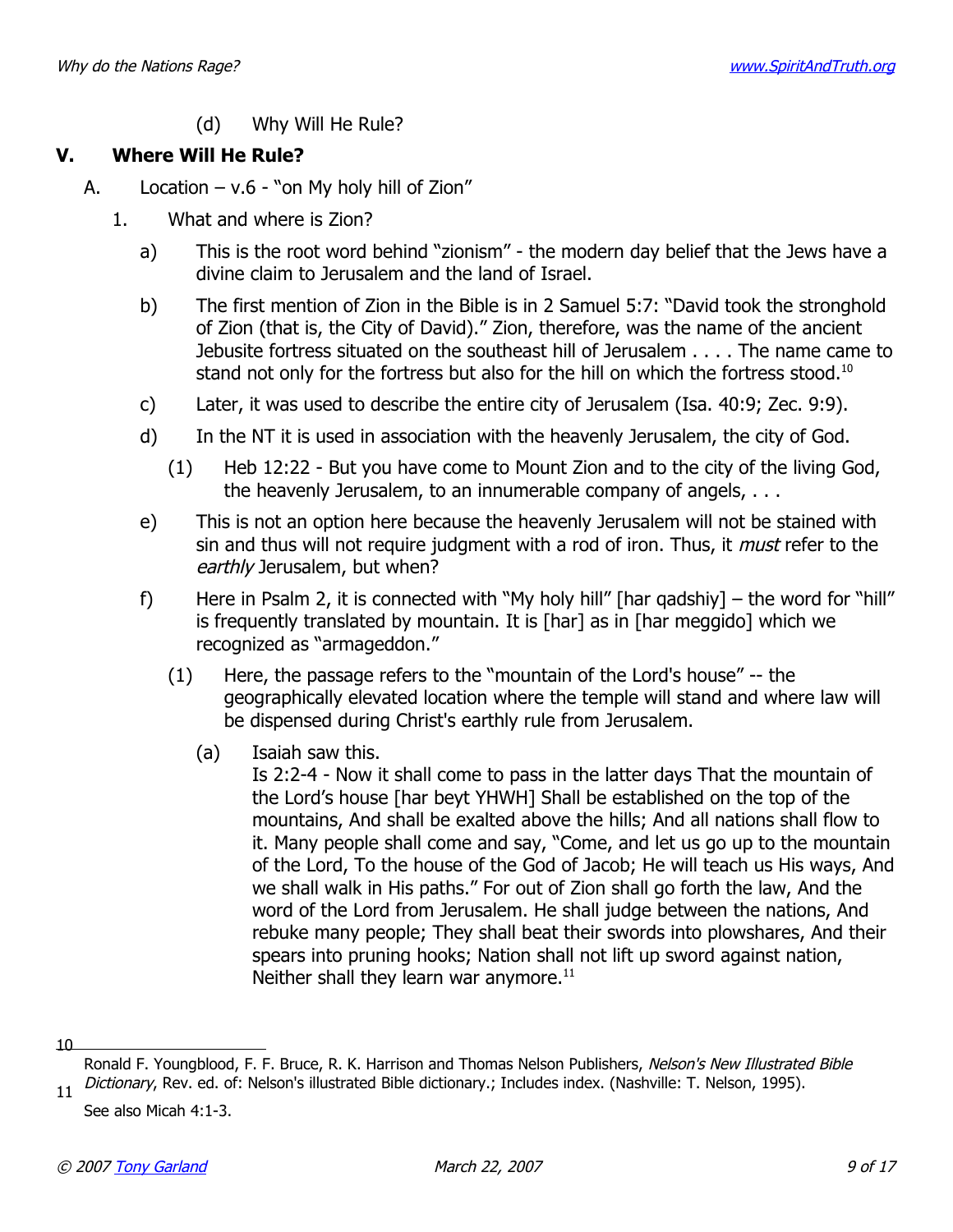- (b) the U.N. Building displays these words concerning worldwide peace, but neglects to mention the ruler or His rule of law from Jerusalem which makes it possible.
- (c) Here we see the typical 'signature' of OT passages describing the thousandyear kingdom or 'millennium' as it is known from Revelation 20 in the NT.
	- i) Passages which sound like the heavenly state.
	- ii) Containing elements which are incompatible with the eternal state: sin, death, aging, sea, temple (the Lord's house).
- (d) In this passage:
	- i) The Lord's house.
	- ii) Law will go forth (implied lawlessness).
	- iii) Rebuke many people sin.
	- iv) This cannot be the New Jerusalem.
- g) Ezekiel was also shown the Lord's holy mountain:
	- (1) Eze 40:2 In the visions of God He took me into the land of Israel and set me on a very high mountain; on it toward the south was something like the structure of a city.
	- (2) An angel gives Ezekiel a tour of a unique temple which has never yet existed, but will one day stand in Jerusalem and from which Messiah will rule over the earth.

#### **VI. When Will He Rule?**

- A. Clue #1 Reign requires the Throne of David
	- 1. Isa. 9:6-7 For unto us a Child is born, Unto us a Son is given; And the government will be upon His shoulder. And His name will be called Wonderful, Counselor, Mighty God, Everlasting Father, Prince of Peace. Of the increase of His government and peace There will be no end, Upon the throne of David and over His kingdom, To order it and establish it with judgment and justice From that time forward, even forever. The zeal of the Lord of hosts will perform this.
	- 2. Notice that His rule is to be "upon the throne of David" -- this is an earthly throne and not God the Father's throne in heaven
		- a) Date of Isaiah in relation to Psalm 2
			- (1) Psalm 2 written by David circa 1,000.
			- (2) Isaiah: 739-686 B.C.
			- (3) Clearly Isaiah is not describing David who was already dead for hundreds of years.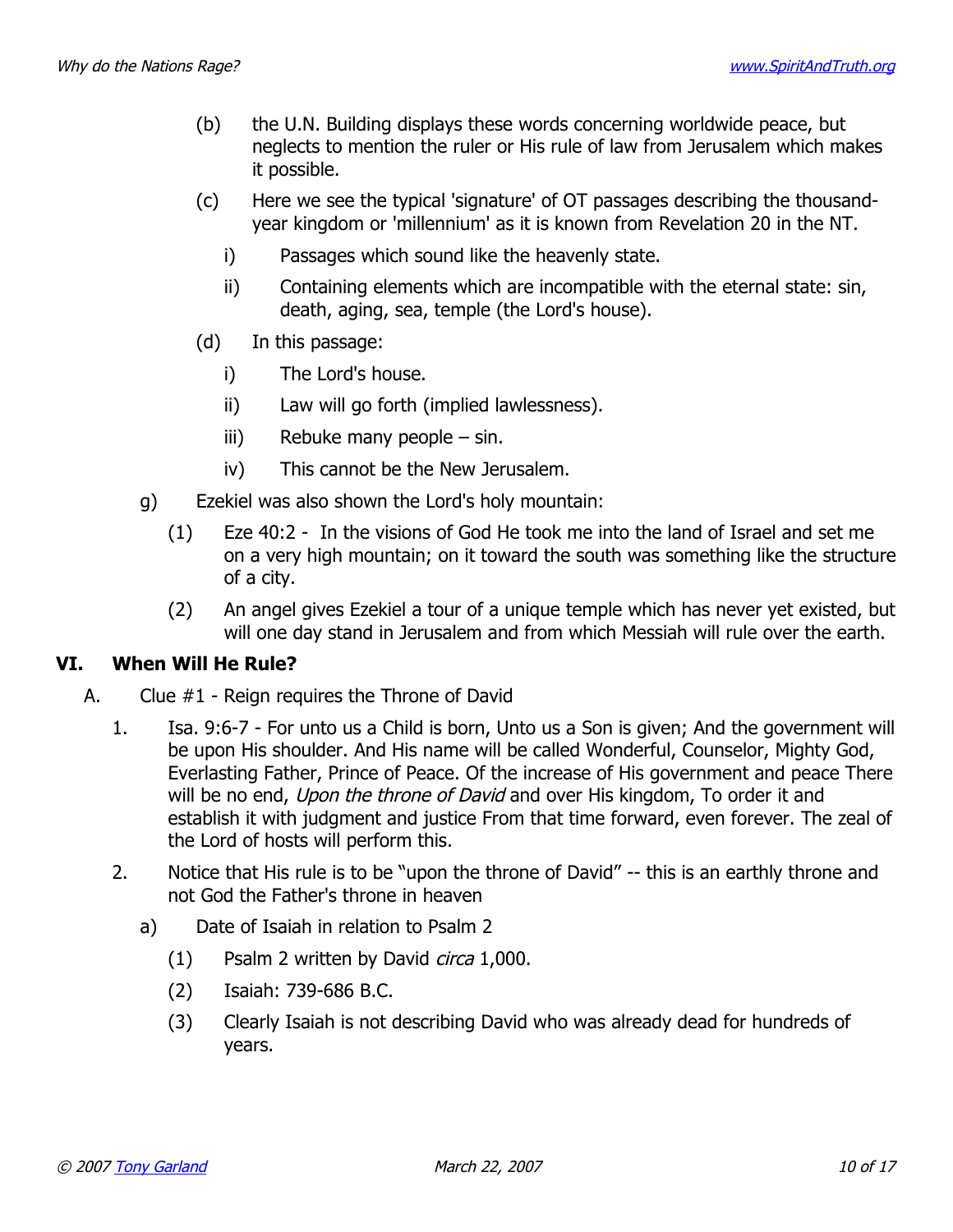- b) Lk 1:31-33 And behold, you will conceive in your womb and bring forth a Son, and shall call His name Jesus. He will be great, and will be called the Son of the Highest; and the Lord God will give Him the throne of His father David. And He will reign over the house of Jacob forever, and of His kingdom there will be no end."
- B. Clue #2 Rule follows upon period of being seated while waiting
	- 1. Psalm 110:1-6 A Psalm of David. The Lord said to my Lord,"Sit at My right hand, Till I make Your enemies Your footstool." The Lord shall send the rod of Your strength out of Zion. Rule in the midst of Your enemies! Your people shall be volunteers In the day of Your power; . . . The Lord is at Your right hand; He shall execute kings in the day of His wrath. He shall judge among the nations, He shall fill the places with dead bodies, He shall execute the heads of many countries.
		- a) He sits *until* His enemies are made His footstool until they are 'under his feet' in submission.
		- b) His rod shall extend out of Zion both elements mentioned in Psalm 2.
		- c) He shall judge among the nations, execute the heads of many countries.
		- d) Author of Hebrews tells us he is *presently seated* at God's right hand waiting.
			- (1) Heb 10:12-13 But this Man, after He had offered one sacrifice for sins forever, sat down at the right hand of God, from that time waiting till His enemies are made His footstool.
- C. Cluke  $#3$  Jesus is not presently on the Throne of David
	- 1. Jesus Himself makes it clear He is not presently on the throne of David, but seated with the Father on His throne.
		- a) Promise to the overcomer in the Church of Laodicea
			- (1) Re 3:21 To him who overcomes I will grant to sit with Me on My throne, as I also overcame and sat down with My Father on His throne.
				- (a) Two thrones (the Father's throne, and Jesus' throne)
				- (b) Jesus is sitting with the Father on the Father's throne
				- (c) Jesus will (future tense) sit on His own throne
		- b) The rule did not begin at Jesus' ascension because in approximately 95 A.D., when the book of Revelation was written, He makes the following promise to the overcomer at the Church of Thyatira
			- (1) Re 2:26-27 And he who overcomes, and keeps My works until the end, to him I will give power over the nations— 'He shall rule them with a rod of iron; They shall be dashed to pieces like the potter's vessels'— as I also have received from My Father;
				- (a) What does 'the end' mean? At the very least, it speaks of the believer persevering until the end of his life.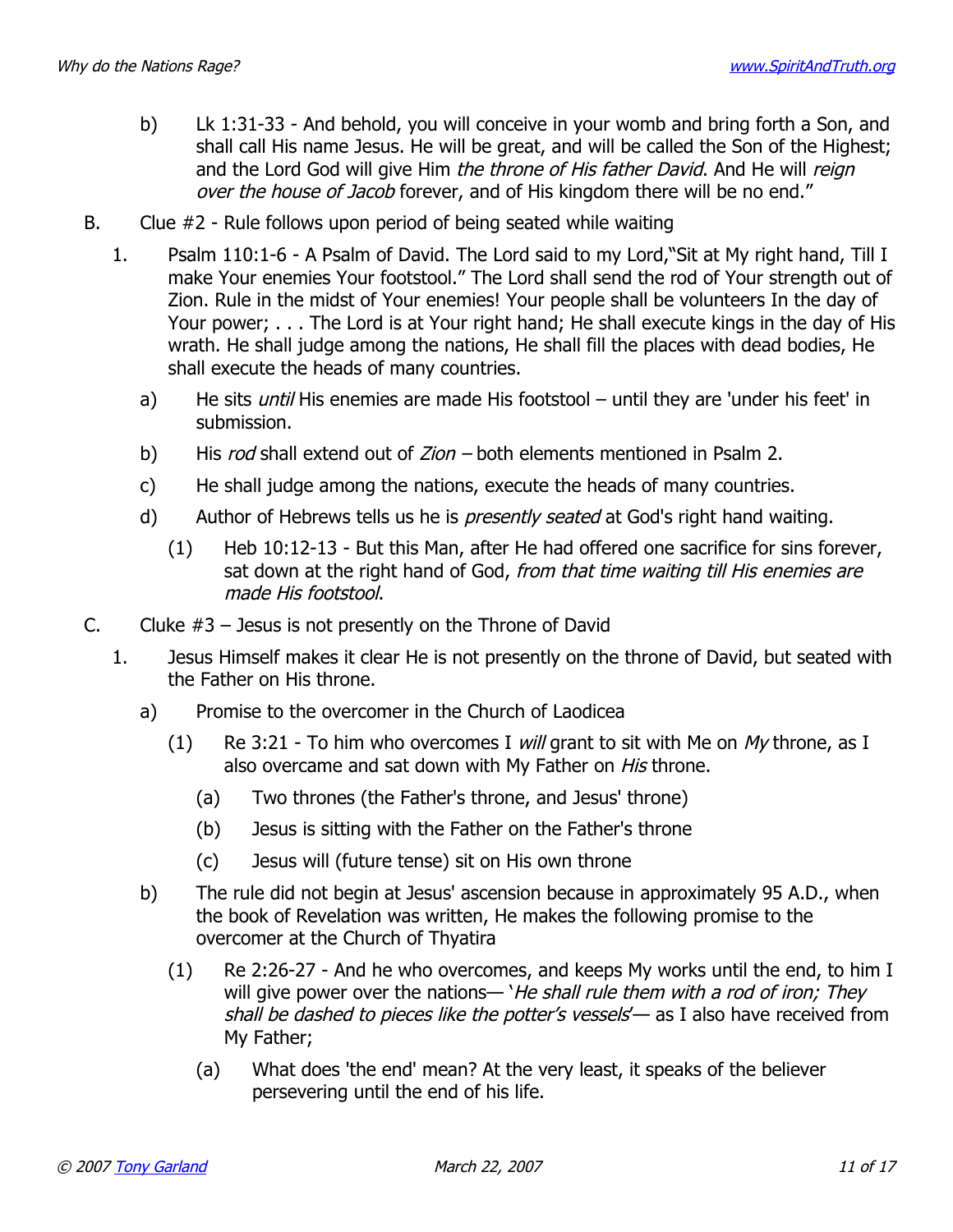- (b) There is a sequence: (1) keeping My works; (2) I will give. He cannot give the power until the precondition is met: keeping until the end. Otherwise, there is nothing conditional about the promise.
- (c) What can we conclude: the promised power over the nations and rule is not granted to the believer in this life.
- D. Clue #4 The rule takes place in the "regeneration" [palingenesis], the "again genesis."
	- 1. Mt 19:27-28 Then Peter answered and said to Him, "See, we have left all and followed You. Therefore what shall we have?" So Jesus said to them, "Assuredly I say to you, that in the regeneration, when the Son of Man sits on the throne of His glory, you who have followed Me will also sit on twelve thrones, judging the twelve tribes of Israel. (See also Lk 22:28-30.)
	- 2. A time of restoration, the Tribulation having resulted in a "scorched earth."
	- 3. It is "in the regeneration" "when" He sits on His own throne.
- E. Clue #5 The rule takes place upon His return.
	- 1. Mt 25:31-32 "When the Son of Man comes in His glory, and all the holy angels with Him, then He will sit on the throne of His glory. All the nations will be gathered before Him, and He will separate them one from another, as a shepherd divides his sheep from the goats.
		- a) Notice the "when" . . . "then" sequence in this verse.
			- (1) When he comes in glory with the angels
			- (2) Then He will sit on His throne
- F. Clue  $#6 =$  After the destruction of Antichrist
	- 1. Da 7:21-22 "I was watching; and the same horn was making war against the saints, and prevailing against them, until the Ancient of Days came, and a judgment was made in favor of the saints of the Most High, and the time came for the saints to possess the kingdom.
	- 2. This is one reason why the Bible Answer Man and others want to make Nero or another historic figure fulfill the predicted Antichrist. If this can be done, then it opens the door to Dominion Theology – the idea that the Church is *now* ruling with (or even *is*) the rod of iron.

# **VII. Whom Will He Rule?**

- A. Over disobedient people.
	- 1. v.9 Character of the rule "You shall break them with a rod of iron . . . dash them to pieces"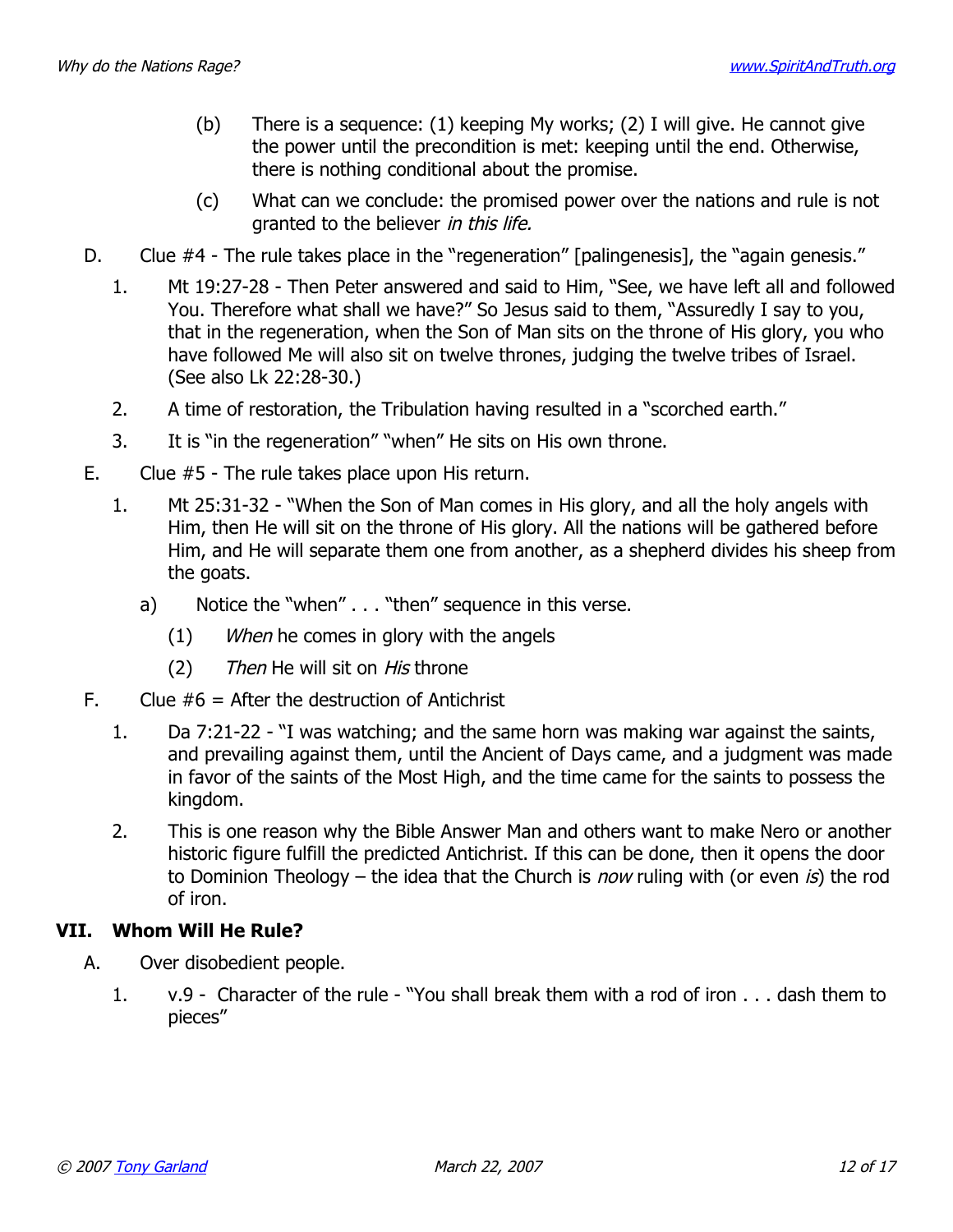- a) This is not the gradual conversion of the world to Christ  $-$  it is the forceful and aggressive intervention of God to bring the nations into obedience to the Son.
- b) "rod of iron" is [shebet barzel]
	- (1) Associated with the mouth of Messiah (the anointed one)
		- (a) Is 11:1-4 There shall come forth a Rod from the stem of Jesse, And a Branch shall grow out of his roots. The Spirit of the Lord shall rest upon Him, The Spirit of wisdom and understanding, The Spirit of counsel and might, The Spirit of knowledge and of the fear of the Lord. His delight is in the fear of the Lord, And He shall not judge by the sight of His eyes, Nor decide by the hearing of His ears; But with righteousness He shall judge the poor, And decide with equity for the meek of the earth; He shall strike the earth with the rod of His mouth, And with the breath of His lips He shall slay the wicked.
		- (b) The association of the rod with His mouth points to the *Word of God* as embodied in the law – which is the basis by which the world is to be judged.
	- (2) The spoken judgment of the nations by Messiah and his rod is initially applied at His Second Coming
		- (a) Re 19:13b-15 . . . His name is called The Word of God. And the armies in heaven, clothed in fine linen, white and clean, followed Him on white horses. Now *out of His mouth* goes a sharp sword, that with it He should strike the nations. And He Himself will rule them with a rod of iron. He Himself treads the winepress of the fierceness and wrath of Almighty God.
	- (3) Opposition to His rule does not end at the Second Coming.
		- (a) Zec 14:16-19 And it shall come to pass that everyone who is left of all the nations which came against Jerusalem shall go up from year to year to worship the King, the Lord of hosts, and to keep the Feast of Tabernacles. And it shall be that whichever of the families of the earth do not come up to Jerusalem to worship the King, the Lord of hosts, on them there will be no rain. If the family of Egypt will not come up and enter in, they shall have no rain; they shall receive the plague with which the Lord strikes the nations who do not come up to keep the Feast of Tabernacles. This shall be the punishment of Egypt and the punishment of all the nations that do not come up to keep the Feast of Tabernacles.
		- (b) Re 20:7-9 Now when the thousand years have expired, Satan will be released from his prison and will go out to deceive the nations which are in the four corners of the earth, Gog and Magog, to gather them together to battle, whose number is as the sand of the sea. They went up on the breadth of the earth and surrounded the camp of the saints and the beloved city. And fire came down from God out of heaven and devoured them.
- 2. Over believers and their unbelieving offspring.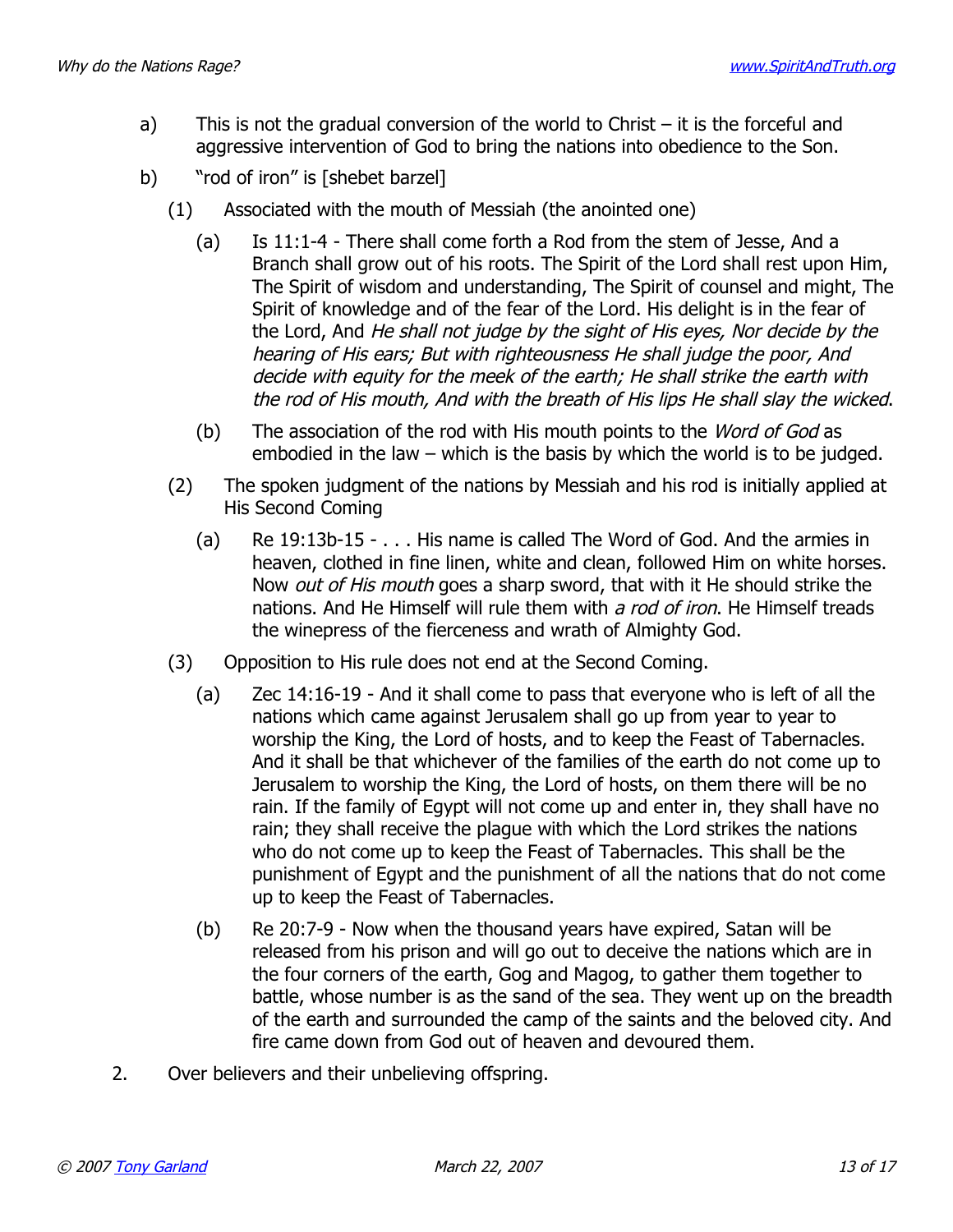- a) All unbelievers are killed at the second coming, either in the events leading to His coming, the war at his arrival, or in the sheep-and-goat judgment of the living nations which follows.
	- (1) Believers who remain:
		- (a) Resurrected believers who are glorified, sinless, and participate in the government (1 Co 15:51-52;1 Th 4:16-17; Rev. 20:4).
		- (b) Sheep who demonstrate their faith during the Tribulation and enter the kingdom. Note that they are not resurrected or glorified, but believers who enter the kingdom in their natural bodies.
	- (2) Surprising to many: Offspring in the millennial kingdom.
		- (a) Is 65:18-23

"But be glad and rejoice forever in what I create; For behold, I create Jerusalem as a rejoicing, And her people a joy. I will rejoice in Jerusalem, And joy in My people; The voice of weeping shall no longer be heard in her, Nor the voice of crying."

- i) So far, sounds like the New Jerusalem
- ii) "No more shall an infant from there live but a few days, Nor an old man who has not fulfilled his days; For the child shall die one hundred years old, But the sinner being one hundred years old shall be accursed. They shall build houses and inhabit them; They shall plant vineyards and eat their fruit. They shall not build and another inhabit; They shall not plant and another eat; For as the days of a tree, so shall be the days of My people, And My elect shall long enjoy the work of their hands. They shall not labor in vain, Nor bring forth children for trouble; For they shall be the descendants of the blessed of the Lord, And their offspring with them."
- (b) Notice millennial indicators: great blessing, but still death, sin, offspring.
- (c) These are the children of the sheep who enter the kingdom.
- (d) Although their parents were initially believers, during the thousand year period many unbelievers will be born.
- (e) Although submitted under the righteous rule of Christ and His perfect government, there will be a simmering discontent, a feigned obedience, which eventually flowers in the rebellion following the thousand years.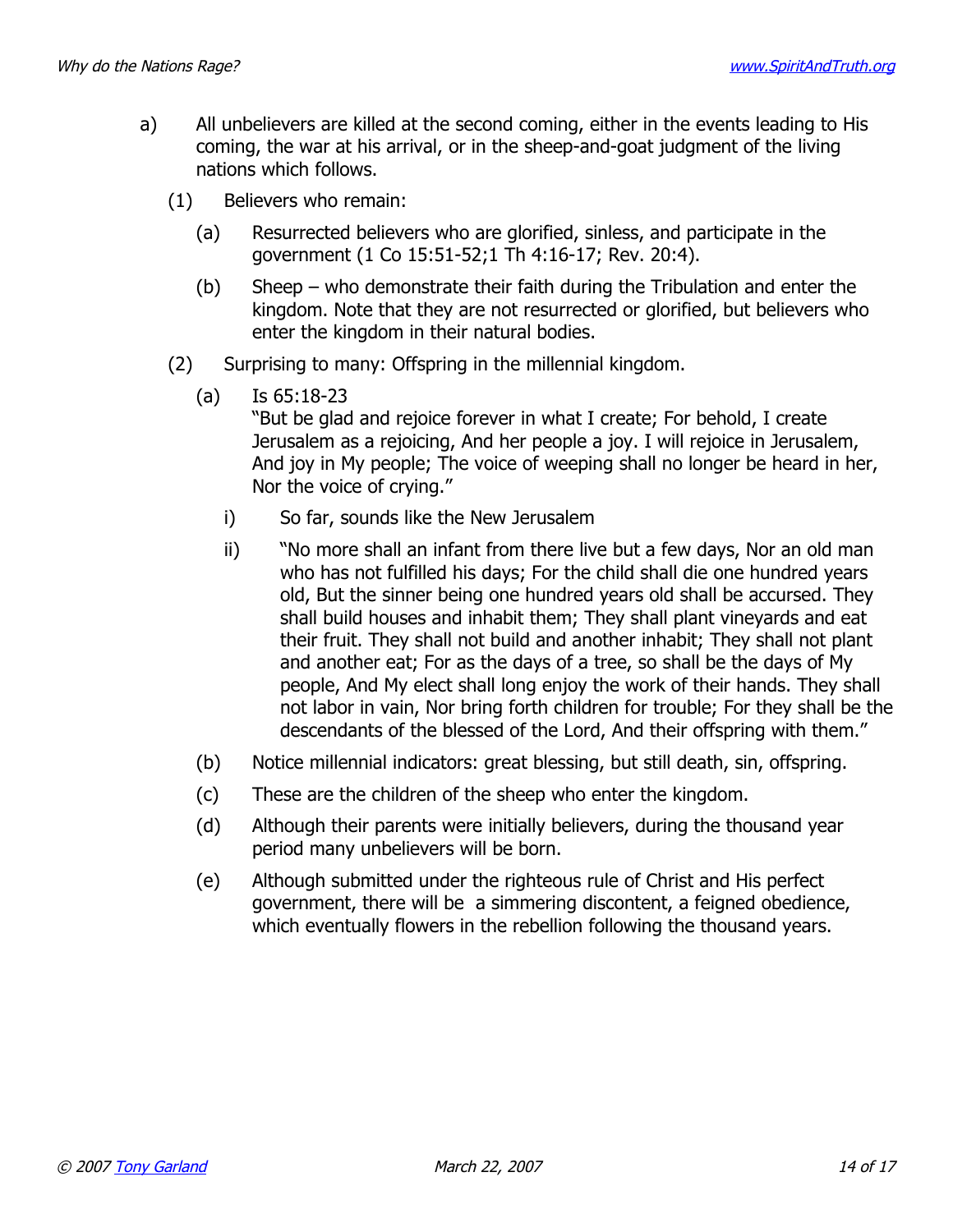## **VIII. Why Will He Rule – Why a Millennial Kingdom?**

- A. To return dominion usurped by Satan back to a representative of mankind.
- B. To demonstrate righteous rule over creation--what mankind's dominion should have and could have been.
- C. To fulfill many promises which God made which include material blessings and earthly elements and which have not yet come to pass.
- D. To demonstrate the depth of man's sin problem as evidenced by man's ongoing rejection of God even under ideal conditions – all man's excuses have now been removed by God.
	- 1. Satan is bound for the thousand years.
	- 2. Only believers initially populate the kingdom.
	- 3. Jesus rules personally in the midst of the nations from Jerusalem.
	- 4. The earthly environment is ideal, restored with fruitfulness and longevity.
	- 5. A perfect government consisting of glorified saints who no longer sin.
	- 6. Yet mankind still harbors rebellion.
	- 7. The Millennial Rule of Christ will sound the death knell to the tenets of humanism:
		- a) Mankind is NOT basically good.
		- b) Given ideal education and environment, man will NOT achieve a peaceful eutopia without God.
		- c) Mankind is *descending*, not  $a$ scending.
		- d) Man is the NOT measure of all things God is!

## **IX. For Additional Information on the Millennial Kingdom**

- A. Walvoord, John F. The Millennial Kingdom. Grand Rapids, MI: Zondervan Publishing House. 1959
- B. West, Nathanial. The Thousand Years in both Testaments. Fincastle, VA: Scripture Truth Book Co.. n.d.

# **X. Addendum - Begotten [yalad] – the Son is born of the Father**

- A. His coming forth is directly from the Father
	- 1. Like Adam, the "Son of God" created directly by God.
	- 2. Like the Angels created directly by God.
	- 3. Like born-again believers not by the will of man, but begotten of God.
	- 4. In all cases: directly created by God, not through independent human agency.
	- 5. In the incarnation, Jesus conceived by the direct intervention of the Holy Spirit.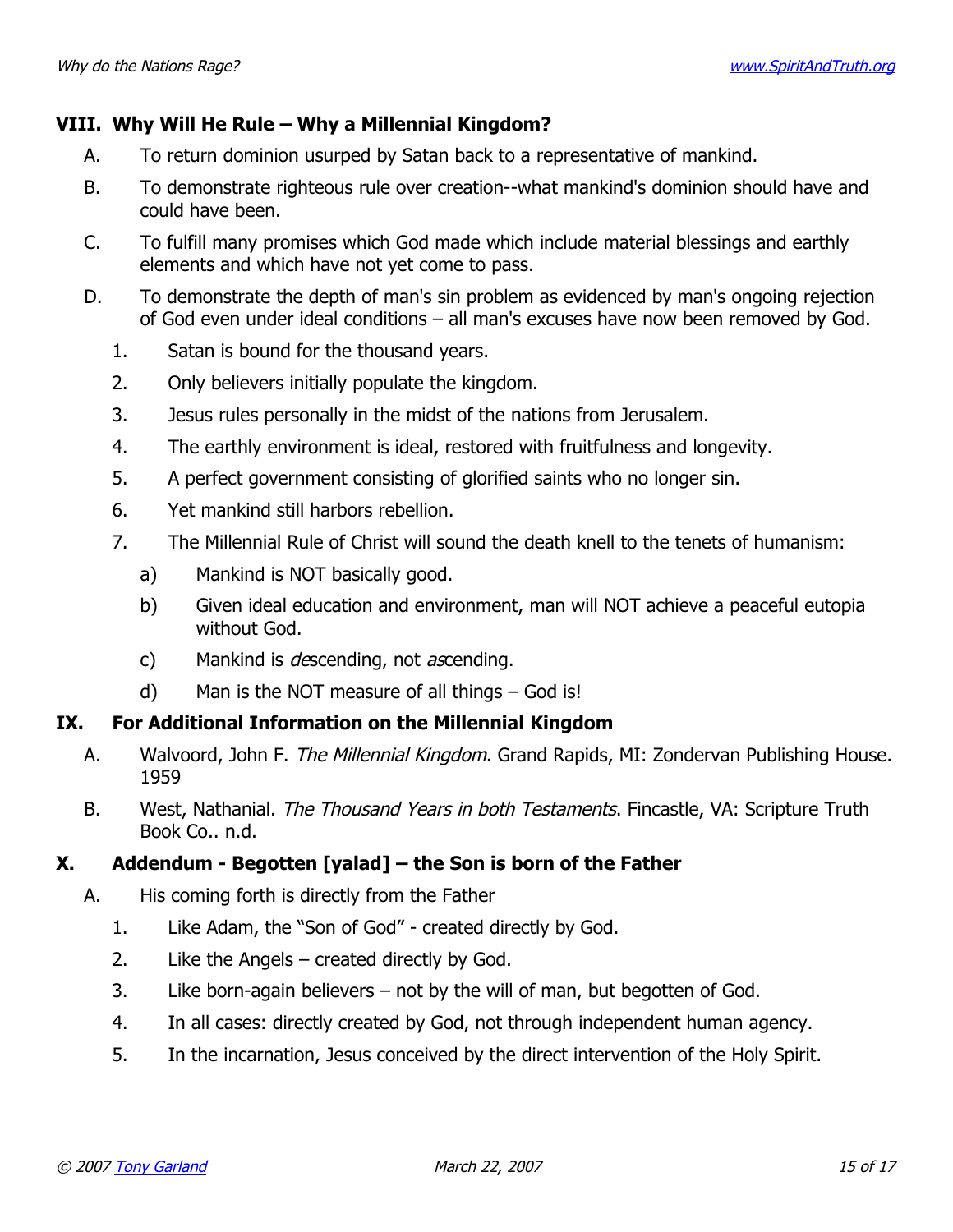- B. NT passages use two primary words
	- 1. proto'tokos firstborn
		- a) preeminence pertaining to the inheritance rights given the first child
		- b) preeminence, position, and standing
	- 2. monogenē's only begotten
		- a) the unique, one and only
		- b) [monogenē's] can be used in a way analogous to  $[proto' tokens]$ <sup>[12](#page-15-0)</sup>
	- 3. of what is the only one of its kind of class *unique*;  $\ldots$  as a child born in a unique way <sup>[13](#page-15-1)</sup>
		- a) Heb. 11:17 used of Isaac. Emphasis is on uniqueness from God's perspective. There was another son (Ishmael) but he was not the son according to God's promise. (Moreover the offering of Isaac by Abraham is an intentional type pointing to the offering of another "only begotten" Son by another Father.)
		- b) Less about *generation* and more about one of a kind
- C. two aspects to the "begetting" of the Son incarnation and resurrection
	- 1. incarnation virgin birth of Jesus
		- a) Psalm 2 This is not David, but the promised son of David One born in the lineage of David.
			- (1) His "begetting" is associated with his entry into the world as a revelation of God.
			- (2) John  $1:14,18$  "and the Word, flesh he became, and dwelt among us"  $\ldots$  "as the only begotten [monogenēs] of the father"
			- (3) John 1:18 No man has seen God at any time; the only begotten Son, who is in the bosom of the Father, he has declared him.
			- (4) 1 Jn 4:9 In this the love of God was manifested toward us, that God has sent His only begotten *Son into the world*, that we might live through Him.
			- (5) John 3:16 God *gave* His only begotten [monogenes] the giving involved the incarnation and subsequent death on the cross.
			- (6) Hebrews 1:6-7 And again, when he brings the firstbegotten [prototokōs] into the world, he says, And let all the angels of God worship him. And of the angels he says, Who makes his angels spirits, and his ministers a flame of fire.
			- (7) Heb. 5:5 cites Psalm 2 and associates the begetting of the Son with "the days of His flesh"

 $12<sup>12</sup>$ 

<span id="page-15-0"></span>William Arndt, F. Wilbur Gingrich, Frederick W. Danker and Walter Bauer, A Greek-English Lexicon of the New Testament and Other Early Christian Literature : A Translation and Adaption of the Fourth Revised and Augmented Edition of Walter Bauer's Griechisch-Deutsches Worterbuch Zu Den Schrift En Des Neuen Testaments Und Der 13 Ubrigen Urchristlichen Literatur, 527 (Chicago: University of Chicago Press, 1996, c1979).

<span id="page-15-1"></span>Timothy Friberg, Barbara Friberg and Neva F. Miller, vol. 4, Analytical Lexicon of the Greek New Testament, Baker's Greek New Testament library, 266 (Grand Rapids, Mich.: Baker Books, 2000).